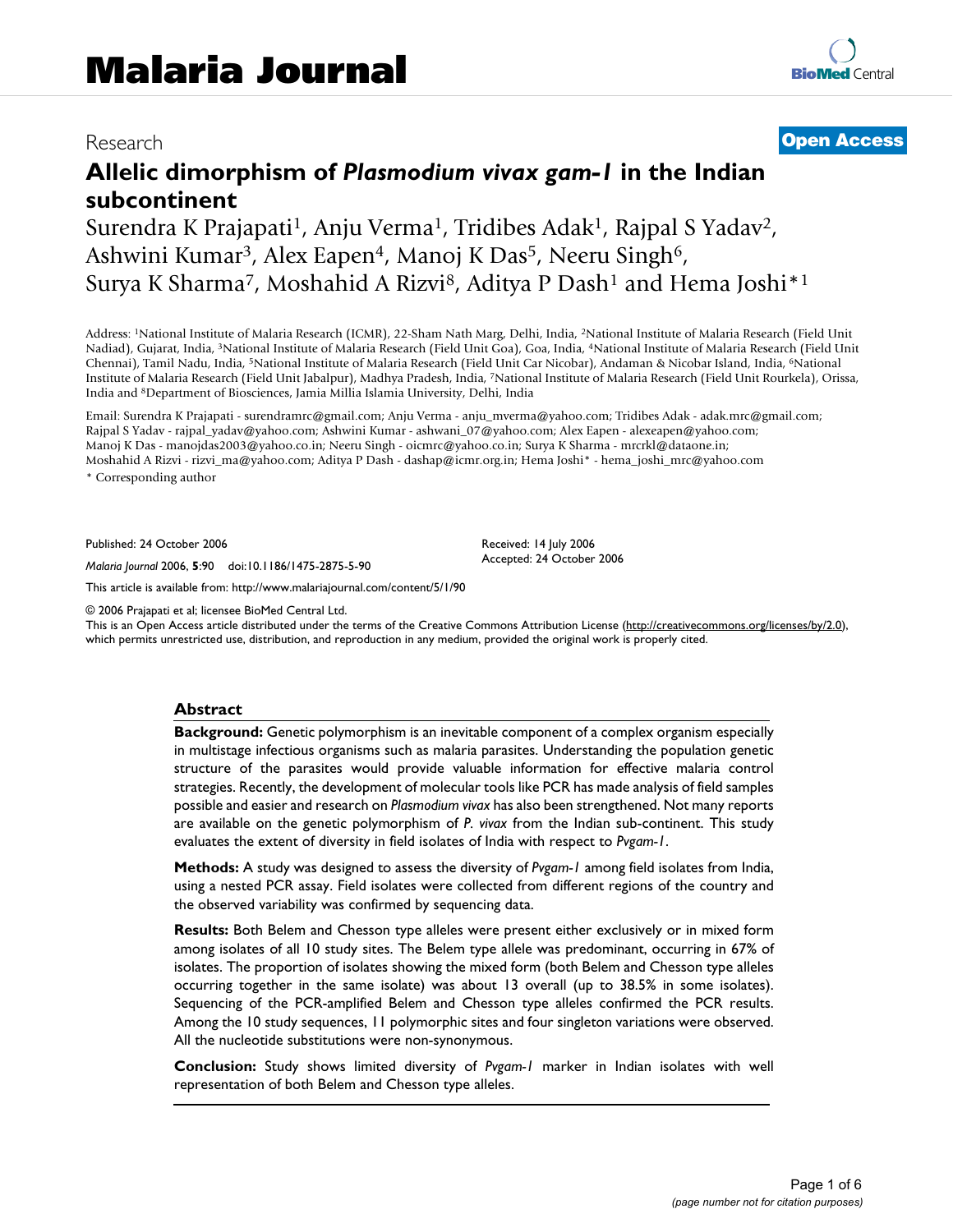# **Background**

*Plasmodium vivax* is the most widespread human malaria parasite and is responsible for 70–80 million cases annually [[1](#page-5-0)]. In India, it is the most prevalent of human malaria parasites, contributing 50–55% cases of malaria each year. *P. vivax* infections are rarely fatal but impact heavily on personal health placing a considerable economic burden upon individuals and communities [2].

Malaria eradication programmes are facing a formidable challenge due to the spread of drug resistance and the complex population genetic structure of malaria parasites. Genetic polymorphism is an inevitable component of a complex organism, especially in multistage infectious organisms such as malaria parasites. Understanding the genetic population structure of the parasites may provide valuable information for effective malaria control strategies. There have been few studies on genetic polymorphism in *P. vivax*, first because more work has been done on the more virulent human malaria parasite, *Plasmodium falciparum*, and secondly because of the non-availability of continuous *in-vitro* cultures for *P. vivax*. Recently, the development of molecular tools, such as PCR, has made analysis of field samples possible and easier, thus strengthening research on *P. vivax*. The availability of the *P. vivax* genome sequence in the public domain has further facilitated this work.

*P. vivax* sub-populations have been reported between temperate zone type (Belem strain) and tropical zone type (Chesson strain) on the basis of different markers such as 18 S SSU rRNA [3], relapse pattern [\[4\]](#page-5-1), and *Pvcsp* gene [5]. Markers used for exploring population genetic structure of *P. vivax* are limited, namely the *Pvmsp-1* [6], *Pvmsp*-3α [[7](#page-5-2)], *Pvcsp* [5], *Pvdbp* [8], *Pvama1* [9], *Pvgam-1* [10] and microsatellite markers [11]. *Pvgam-1* is expressed during the gametocyte stage and an antibody raised against the corresponding antigen has been reported to completely block the development of parasites in the mosquito midgut and is reported as potential transmission blocking vaccine candidate [12]. Polymorphism in the C-terminal part of the gene was reported which is due to deletion of 33, 57 & 84 bp guanine-rich motif and is not covered by epitopic region of the PvGAM-1 antigen [12]. However, the validation *of Pvgam-1* as a genetic marker has been limited so far [13,[14\]](#page-5-3). This paper reports the prevalence of Chesson and Belem type alleles in field isolates from India, on the basis of PCR genotyping of *Pvgam-1* in different epidemiological regions.

#### **Materials and methods** *Study sites*

A total of 252 field isolates were collected from 10 different geographical regions where *P. vivax* is prevalent, including coastal, mainland and Island regions of India

(Figure 1). Delhi, Gautam Budh Nagar (Uttar Pradesh), Palamau (Jharkhand), Panna (Madhya Pradesh) and Nadiad (Gujarat) are located in northern region of the country and are under the influence of *An. culicifacies* vector. Transmission is mainly in post-monsoon months. Both species of Plasmodia are present but predominance is different. Except Delhi, in all other study sites, samples were collected during malaria outbreaks. Sites in Gautam Budh Nagar and Nadiad were in rural settings while Panna and Palamau in tribal dominated forested ecotype. Sundergarh district (Orissa) is hyper endemic for malaria with more than 90% of the total malaria cases being that of *P. falciparum* and *P. vivax* poorly reported. It is tribal dominated area under the influence of highly anthropophagic vector *An. fluviatilis*. Chennai (Tamil Nadu), Goa and Navi Mumbai (Maharashtra) are coastal areas with predominance of *P. vivax*. Chennai has a problem of urban malaria with *An. stephensi* as a major vector, while in Goa and Navi Mumbai both *An. stephensi* &*An. culicifacies* are responsible for malaria transmissions. Car Nicobar island in Bay of Bengal is endemic for malaria with perennial transmissions. Both the species i.e., *P. vivax* and *P. falciparum* are prevalent throughout the year and *An. sundaicus* is the vector.

Blood samples were collected during spot surveys or from patients attending a clinic for malaria diagnosis at headquarters in Delhi or at field units, between 2000 and 2004. Microscopically diagnosed *P. vivax*-positive blood was spotted on autoclaved Whatman filter paper (3 mm) strips and dried blood spots were stored at 4°C. Blood smears were stained with JSB stain [15] and examined at a 1,000 × magnification. The study protocol was approved by the ethics committee of the National Institute of Malaria Research, and all blood spots were collected with the consent of the patients.

# *Genomic DNA extraction and PCR amplification*

Genomic DNA was extracted from three punches of Whatman filter paper with blood spots using QIAamp mini DNA kit (Cat. No.51306, Qiagen, Germany). DNA was eluted in 100 μl sterile triple distilled water. Genomic DNA was analysed using species-specific primers of Tirasophon [16] to confirm the *P. vivax* positivity in the samples. Only isolates having confirmed *P. vivax* infection by PCR were included in the study. All amplification reactions were carried out in a final volume of 20 μl, which included 1 μl template genomic DNA in primary PCR and 0.5 μl of primary product as template in nested PCR. PCR primers and the protocols used for amplification of *Pvgam-1* were those of Snewin *et al* [10].

# *Sequencing of PCR products*

PCR products were purified from agarose gel by using gel extraction kit (QIAquick, Cat. No. 28706). Sequencing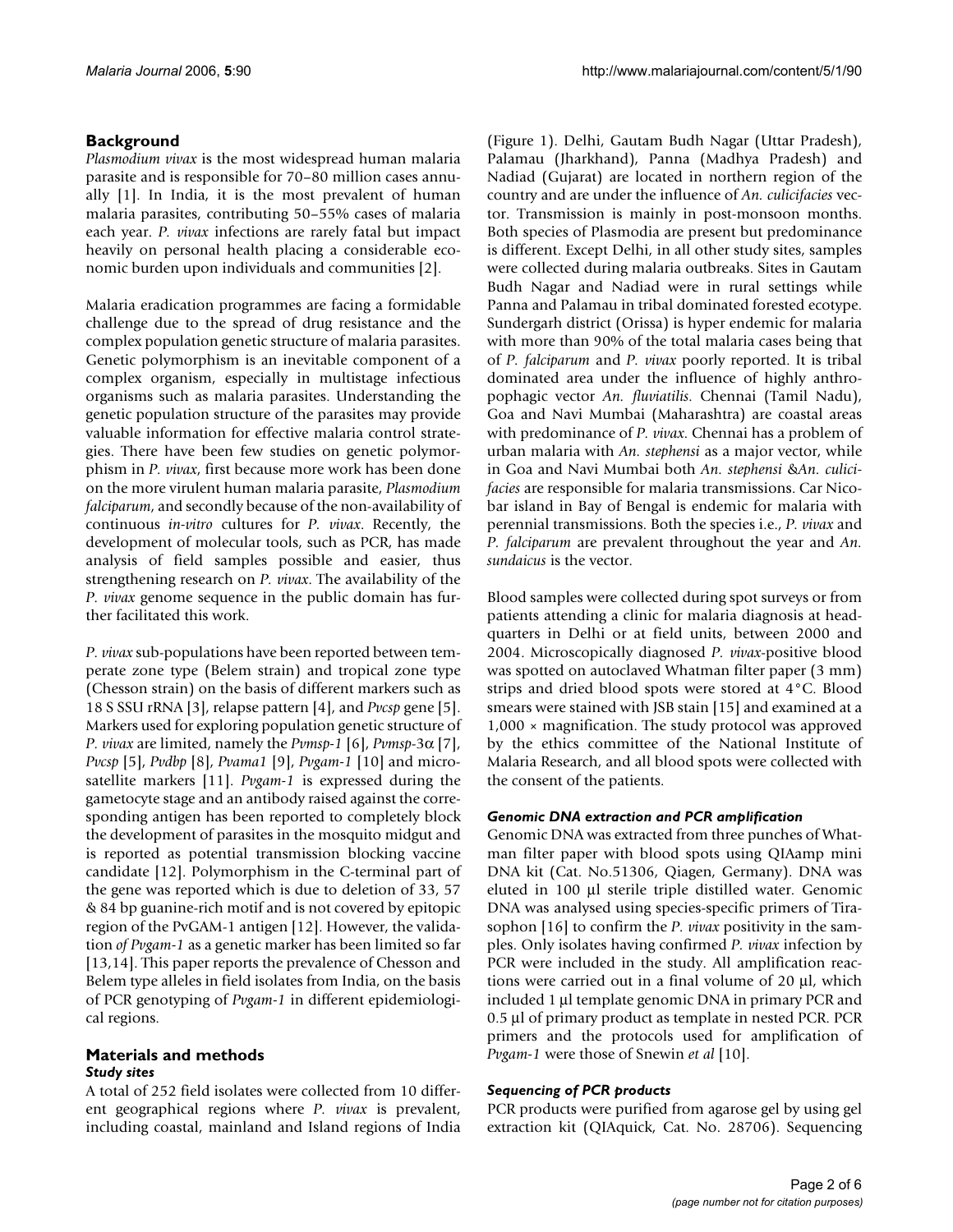



was done by cycle sequencing method using Big Dye terminator method with ready to use kit (3.1 version, Perkin Elmer Corp) and run on the ABI Prism 310 automated DNA sequencer. Each sample was sequenced by forward and reverse primers to confirm deletion/point mutations in the study fragment of *Pvgam-1*. Sequences were analysed using DNASTAR (Lasergene, USA) software. All DNA sequences were aligned using ClustalW method.

#### **Results**

All the 252 isolates showed amplification and observed fragments were 550 bp (Belem) and 520 bp (Chesson) type alleles (Figure 2). These fragments were observed exclusively as well as in combination with each other among the isolates. Table 1 gives the data obtained on the distribution of both Belem and Chesson type alleles among the isolates of different regions. Data revealed that Belem type allele (550 bp) was the predominant allele and exclusively it has occurred in 41.5% to 95.0% of the isolates in different study sites. Proportion of isolates showing Chesson type allele exclusively was upto 61.5%. A good proportion of isolates (13.09 %) showed mixed infection of both the alleles and their proportion ranged in different sites between zero to 38.5% (Table 1).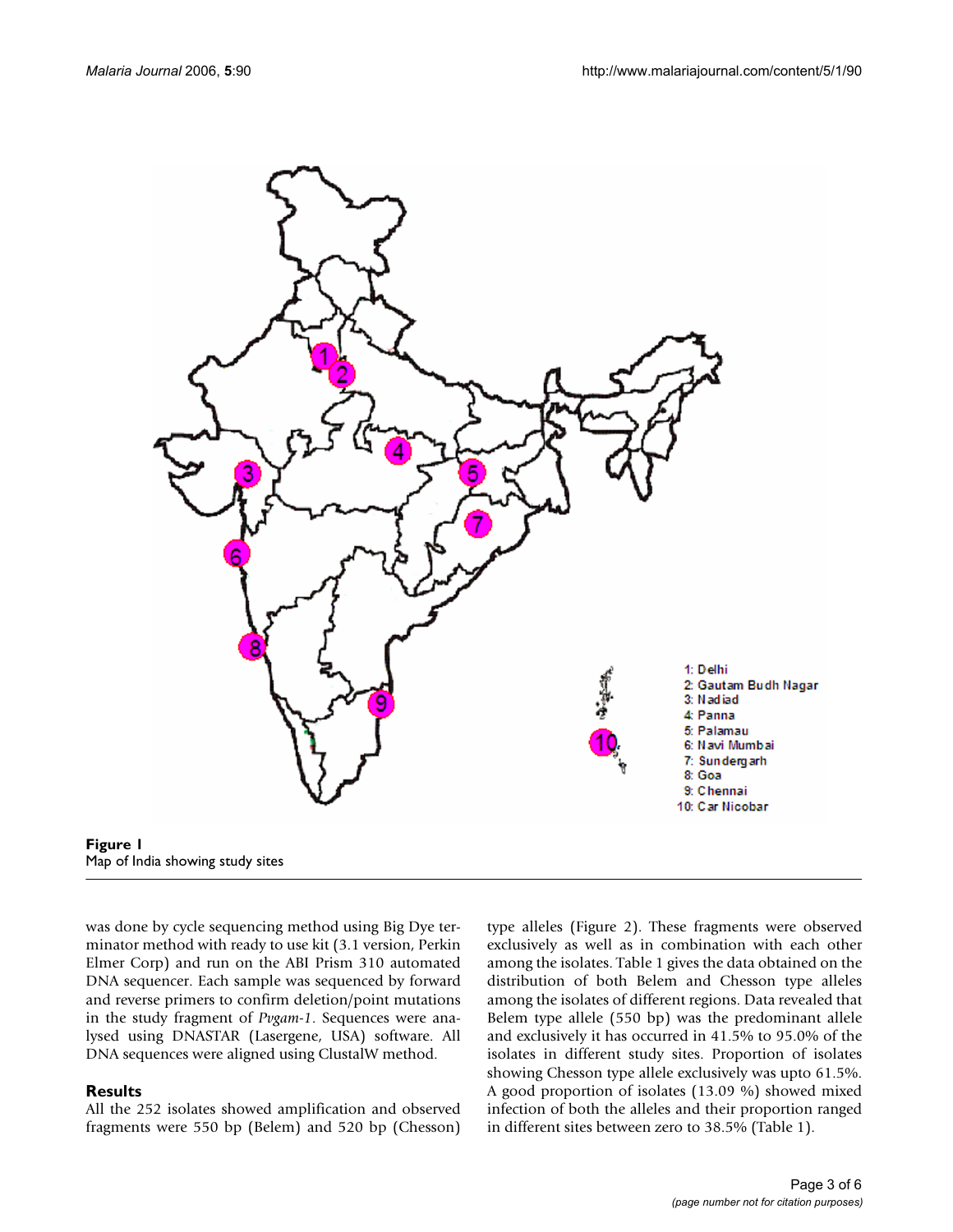

#### Figure 2

Agarose Gel electrophoretogramme showing allelic variations of *Pvgam-1*. Belem type allele in lane 4, 5, 8, 10 & 11, Chesson type allele in lane 1 & 6 and both alleles in lane nos. 2, 3, 7 & 9. A 100 bp DNA ladder is used as a marker in lane 12

Our results are different to earlier observations made among Korean and Thai isolates [13[,14\]](#page-5-3). Korean isolates had shown only Belem type allele while among Thai isolates Chesson type was the predominant allele (92%). Further, Imwong et al [13] observed PCR associated artifacts thus suggested *Pvgam-1* not to be a dependable marker. In the present study, PCR associated artifacts were not observed in any of the isolates. *Pvgam-1* is highly GC rich and GC rich regions are reported to be highly prone to illegitimate recombinations thus generating PCR artifacts [17].

PCR product from 10 randomly selected isolates (Chennai-Ch 1,4,6 & 62; Delhi-D8; Navi Mumbai- NM1; Goa-6210,7844,8055,9086) were sequenced. Sequencing of the PCR amplified products confirmed the size variations. Alignment of sequences with the reference sequence (Acc. No. X84734) showed good identity and an identity of 85 to 100% was observed between the study isolates. In all the four Chesson type isolates (NM1, 62, 6210, 9086) complete deletion of 33 bp segment was confirmed by

| Table 1: Distribution of Pvgam-1 alleles in Indian populations |  |
|----------------------------------------------------------------|--|
|----------------------------------------------------------------|--|

sequence alignment. In a total of 10 sequences analyzed in this study, 11 polymorphic sites and 4 singleton variations were observed (Figure 3). Further analysis revealed that polymorphic sites were present only in Belem type allele and not in Chesson type. In Belem type allele similar sequence variations were observed in the isolates of Chennai, Delhi and Goa. All the nucleotide substitutions were non-synonymous. Sequences have been submitted to GenBank vide accession numbers DQ673860-69.

#### **Discussion**

Studies on genetic structure of *P. vivax* is limited mainly because of non-availability of suitable polymorphic markers. Snewin et al [10], added *gam-1* to the list of available *P. vivax* markers namely *csp, msp-1, msp-3*α*, dbp*, *ama-1* by describing a polymorphic region in the *gam-1* gene (encoding a *P. vivax* transmission blocking candidate antigen) and reported four variants based on nucleotide sequence deletions among 10 Sri Lankan isolates. However, later monomorphic nature of *gam-1* was observed among Korean isolates [\[14](#page-5-3)]. On the other hand, among

| <b>Study Sites</b> | <b>Number of samples tested</b> | <b>Observed Allelic Composition of the isolates</b> |                  |                        |  |  |  |  |  |
|--------------------|---------------------------------|-----------------------------------------------------|------------------|------------------------|--|--|--|--|--|
|                    |                                 | <b>Belem (550 bp)</b>                               | Chesson (520 bp) | <b>Belem + Chesson</b> |  |  |  |  |  |
| Delhi              | 53                              | 22 (41.5%)                                          | 16(30.1%)        | 15(28.3%)              |  |  |  |  |  |
| Gautam Budh Nagar  | 8                               | 6(75%)                                              | 2(25%)           | 0                      |  |  |  |  |  |
| Nadiad             | 50                              | 37 (74%)                                            | 4(8%)            | 9(18%)                 |  |  |  |  |  |
| Navi Mumbai        | 8                               | 6(75%)                                              | 2(25%)           | 0                      |  |  |  |  |  |
| Goa                | 36                              | 24 (66.7%)                                          | 11(30.5%)        | (2.7%)                 |  |  |  |  |  |
| Chennai            | 35                              | 31 (88.5%)                                          | 2(5.7%)          | 2(5.7%)                |  |  |  |  |  |
| Panna              | 18                              | 14 (77.8%)                                          | 4(22.2%)         | 0                      |  |  |  |  |  |
| Palamu             | н                               | 10(91%)                                             | 0                | 1(9%)                  |  |  |  |  |  |
| Car Nicobar        | 20                              | 19 (95%)                                            | 1(5%)            | 0                      |  |  |  |  |  |
| Sundergarh         | 13                              | 0                                                   | 8(61.5%)         | 5(38.5%)               |  |  |  |  |  |
| Total              | 252                             | 169 (67.0%)                                         | 50(19.8%)        | 33(13.09%)             |  |  |  |  |  |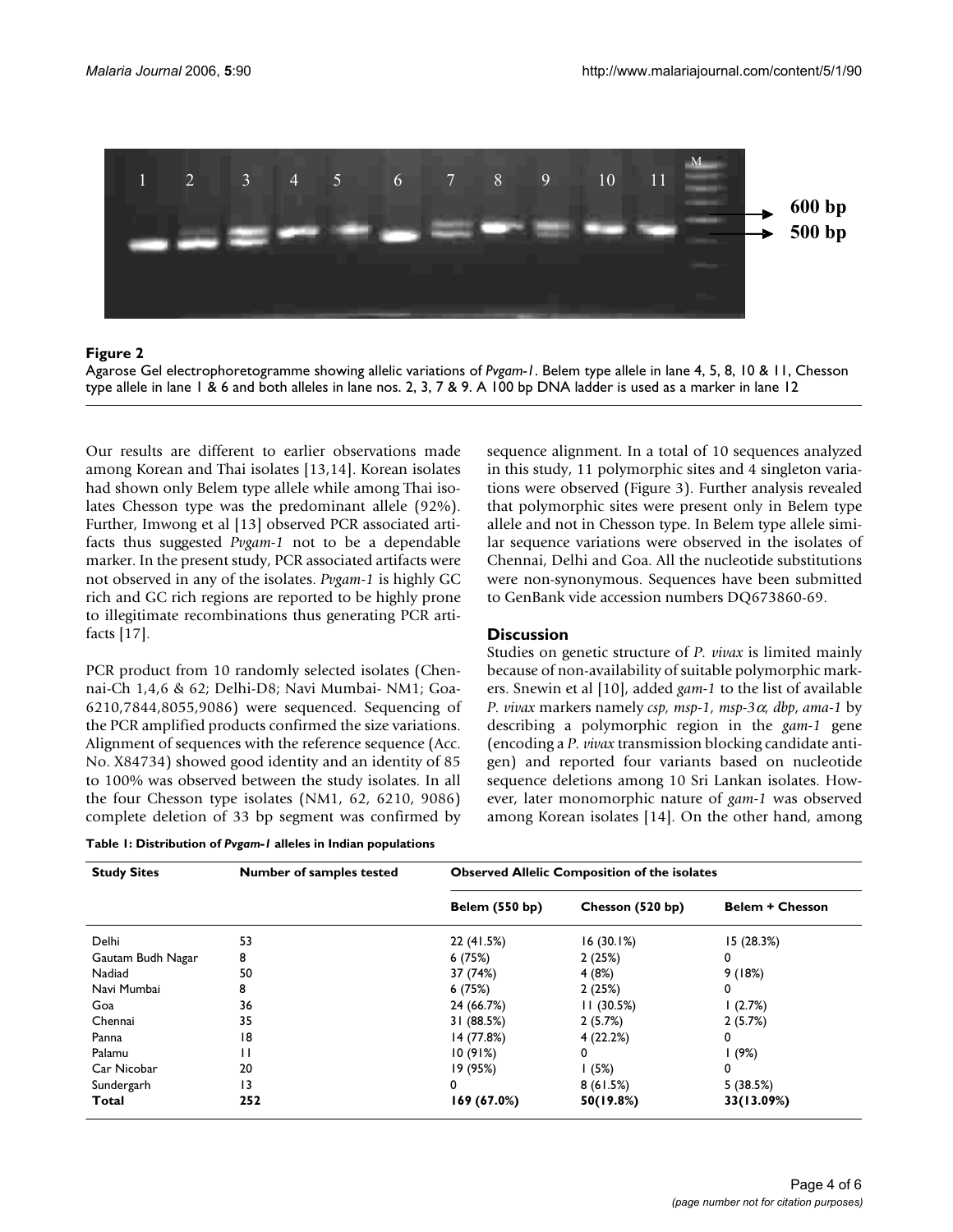|              | 10                                               | 2.0 | 3040   | 50  | 60 70  | 80  | . .<br>90100 | 110 | 120130 | $\mathbf{1}$ | . .<br>140 | 150160 | 170 | 180190 | 200 | 210                                                                                |  |
|--------------|--------------------------------------------------|-----|--------|-----|--------|-----|--------------|-----|--------|--------------|------------|--------|-----|--------|-----|------------------------------------------------------------------------------------|--|
| $\mathbf{1}$ |                                                  |     |        |     |        |     |              |     |        |              |            |        |     |        |     | VGTFRRYLOMVNAVLCEMKDYNVGRAINLIFSFVVNVFSKFYLTLHSGGDVGGGGDLLDGNFDGGGDRLI mod std.seq |  |
| 1            |                                                  |     |        |     |        |     |              |     |        |              |            |        |     |        |     | NM1.seg                                                                            |  |
| 1            |                                                  |     |        |     |        |     |              |     |        |              |            |        |     |        |     |                                                                                    |  |
| 1            |                                                  |     |        |     |        |     |              |     |        |              |            |        |     |        |     | $6210.\text{sec}$                                                                  |  |
| 1            |                                                  |     |        |     |        |     |              |     |        |              |            |        |     |        |     | 7844.seg                                                                           |  |
| 1            |                                                  |     |        |     |        |     |              |     |        |              |            |        |     |        |     | $8055$ .sea                                                                        |  |
| 1            |                                                  |     |        |     |        |     |              |     |        |              |            |        |     |        |     | 9086.sea                                                                           |  |
| $\mathbf{1}$ |                                                  |     |        |     |        |     |              |     |        |              |            |        |     |        |     | CH1.seq                                                                            |  |
| $\mathbf{1}$ |                                                  |     |        |     |        |     |              |     |        |              |            |        |     |        |     |                                                                                    |  |
| $\mathbf{1}$ |                                                  |     |        |     |        |     |              |     |        |              |            |        |     |        |     |                                                                                    |  |
| $\mathbf{1}$ |                                                  |     |        |     |        |     |              |     |        |              |            |        |     |        |     |                                                                                    |  |
|              |                                                  |     |        |     |        |     |              |     |        |              |            |        |     |        |     |                                                                                    |  |
|              |                                                  |     |        |     |        |     |              |     |        |              |            |        |     |        |     |                                                                                    |  |
|              | 220                                              | 230 | 240250 | 260 | 270280 | 290 | 300310       | 320 | 330340 |              | 350        |        |     |        |     |                                                                                    |  |
|              |                                                  |     |        |     |        |     |              |     |        |              |            |        |     |        |     |                                                                                    |  |
| 211          |                                                  |     |        |     |        |     |              |     |        |              |            |        |     |        |     |                                                                                    |  |
| 178          | GHFDEGGDLLVEHFLPAYILRGVLKIVFPFAPHIAEVLFIRLFRRVOK |     |        |     |        |     |              |     |        |              |            |        |     |        |     | mod std.sea                                                                        |  |
| 178          |                                                  |     |        |     |        |     |              |     |        |              |            |        |     |        |     | NM1.seq<br>$62.\text{sec}$                                                         |  |
| 178          |                                                  |     |        |     |        |     |              |     |        |              |            |        |     |        |     | $6210.\text{seq}$                                                                  |  |
| 211          | HKRVGKFG                                         |     |        |     |        |     |              |     |        |              |            |        |     |        |     | 7844.sea                                                                           |  |
| 211          |                                                  |     |        |     |        |     |              |     |        |              |            |        |     |        |     | 8055.seg                                                                           |  |
| 178          |                                                  |     |        |     |        |     |              |     |        |              |            |        |     |        |     | 9086.seq                                                                           |  |
| 211          |                                                  |     |        |     |        |     |              |     |        |              |            |        |     |        |     | CH1.seq                                                                            |  |
| 211          | NKRV.FGKF.O.GK.                                  |     |        |     |        |     |              |     |        |              |            |        |     |        |     | CH4.seq                                                                            |  |
| 211          |                                                  |     |        |     |        |     |              |     |        |              |            |        |     |        |     | CH6.seq                                                                            |  |
| 211          | . V P GK F . O . G                               |     |        |     |        |     |              |     |        |              |            |        |     |        |     | D8.seq                                                                             |  |
|              |                                                  |     |        |     |        |     |              |     |        |              |            |        |     |        |     |                                                                                    |  |
|              |                                                  |     |        |     |        |     |              |     |        |              |            |        |     |        |     |                                                                                    |  |

**Figure 3** *Pvgam-1* protein alignments showing amino acid variations.

Thai isolates, both Belem and Chesson type alleles were observed with predominance (92%) of Chesson type allele (520 bp) [13].

Our observations of presence of both Belem and Chesson strains of *P. vivax* among Indian field isolates has been similar to observations of another study reporting presence of the both the strains temperate (Belem) and tropical (Chesson) in Indian population based on the relapsing pattern of vivax infection among the patient [[4](#page-5-1)]. Though the present study could not correlate molecular markers with clinical findings, but predominance of both Belem and Chesson type allele was observed in all the study sites and in isolates collected during spot surveys from malaria endemic as well as during outbreaks.

The polymorphic region of *Pvgam-1* analysed in this study is known not to be covering the epitopic region responsible for transmission-blocking activity [10]. However, the highly polymorphic nature of the C-terminal region of the fragment in the Belem type allele (11 sites out of 15 showing polymorphism) led to speculation that this region may be under host immune pressure and may also be involved in immunogenicity. In Chesson type alleles, no variation was observed in this region and the deletion of 33 bp repeats may be disrupting the peptide sequence required for antigenicity. This is supported by the conserved nature of this region in all four Chesson type allele (NM1, 62, 6210, 9086) sequenced in this study. Further functional studies are needed to prove whether or not this variable region is involved in immunogenicity.

The highly polymorphic nature of Indian *P. vivax* field isolates had previously been recognized by the relapse pattern [\[4](#page-5-1)], drug susceptibility [18] and enzymes polymorphism [19,20]. Based on epidemiological features, Adak et al [\[4\]](#page-5-1) suggested the existence of polymorphic *P. vivax* population in Delhi region of India and populations were characterized by three types of incubation periods following primary attack of malaria. Short term relapsing strains (Chesson) showed susceptibility to Primaquine and Bulaquine (anti-relapse drugs) while long term relapsing strains (temperate or St. Elizabeth) were not susceptible to these drugs [18].

Studies using biochemical and molecular markers have shown polymorphic forms of Glucose phosphate isomerase (6 alleles), glutamate dehydrogenase (7 alleles) and adenosine deaminase enzymes (5 alleles) [19] as well as size & sequence variations in *msp-3*α*, csp, gam-1* [20]. A